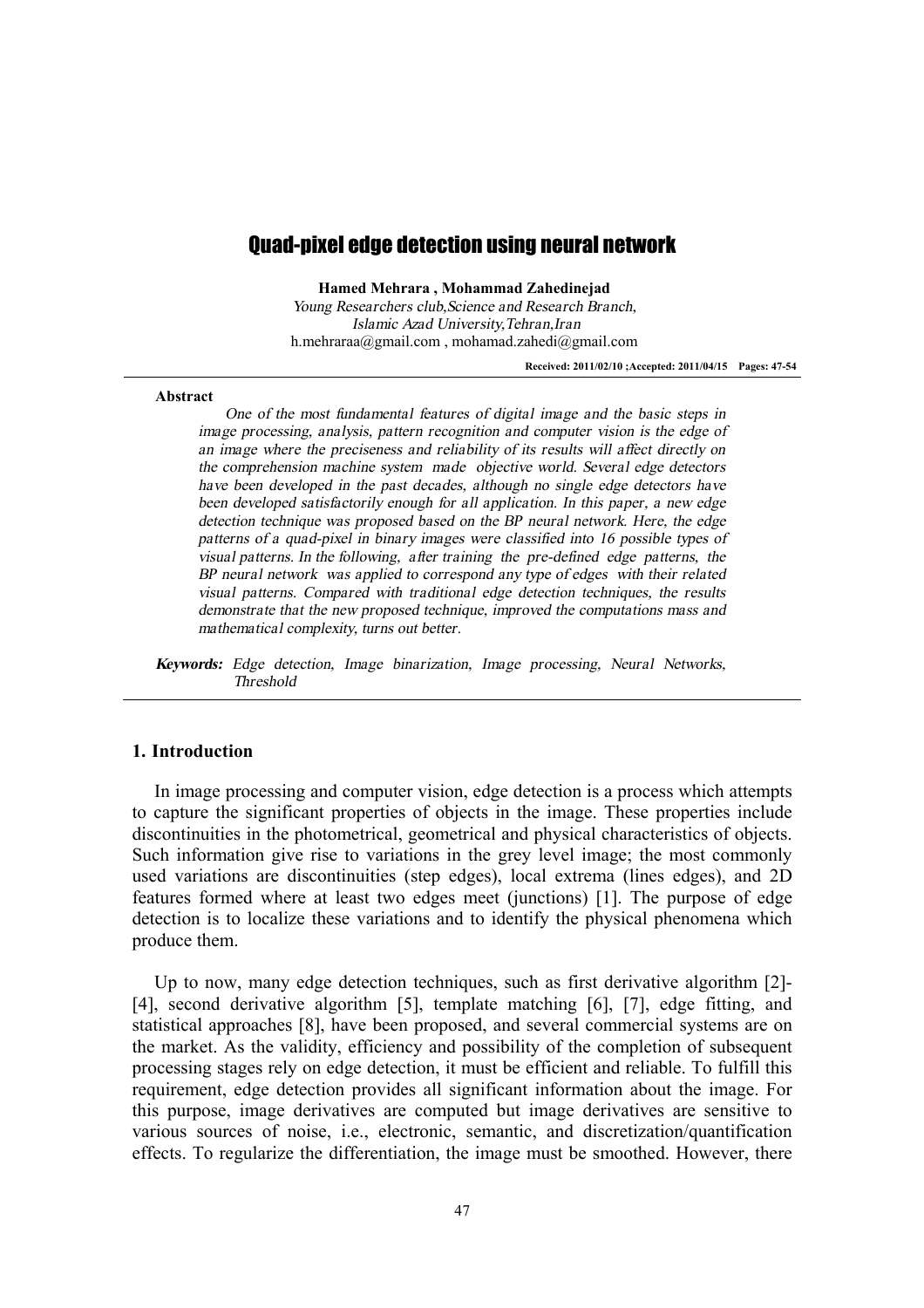are undesirable effects associated with smoothing, i.e., loss of information and displacement of prominent structures in the image plane. Furthermore, the properties of commonly-used differentiation operators are different and therefore they generate different edges.

 It is difficult to design a general edge detection algorithm which performs well in many contexts and captures the requirements of subsequent processing stages. Consequently, over the history of digital image processing a variety of edge detectors have been devised which differ in their purpose and their mathematical and algorithmic properties [1]. This research proposed a heuristic approach, which detects edges of an image most efficiently. The key features of our approach which differentiate us from others is the use of image content simulated with Artificial Neural Network (NN) for edge detection of application-specific image. The proposed techniques can be extended for color images as well. This paper described the characteristics of edges, the properties and the methodology of the proposed edge detection approach. From section 2 up to section 5, related work and new edge detection method were introduced, and summarized its results. Finally, this paper analyzed the proposed method advantages and disadvantages.

### **2. Related Works**

There are many methods for edge detection, but most of them can be grouped into three categories, search-based, zero-crossing based and threshold base. The searchbased methods detect edges by first computing a measure of edge strength, usually a first-order derivative expression such as the gradient magnitude, and then searching for local directional maxima of the gradient magnitude using a computed estimate of the local orientation of the edge, usually the gradient direction. Edge detection based on second-order difference (zero crossings) was strongly influenced by biological vision. Types of edge detectors based on thresholding can be grouped into two classes: (a) local techniques, which use operators on local image neighborhoods and (b) global techniques, which use global information and filtering methods to extract edge information [9]. Both methods have their advantages and disadvantages on various types of images. Nearly all detectors utilize thresholding of the image for edge detection. Each pixel in the image is compared with this threshold value. If the pixel's intensity is higher than the threshold value, the pixel will set to White in the output image. If it is less than the threshold, it will set to Black. The efficient selection of single threshold value is the most important and the most difficult process in edge detection technique.

Edge detectors based on local techniques, use local feature for selecting threshold value. Similarly, edge detectors based on global techniques, use global feature for selecting threshold value. An image contains variations at different levels. Using single global threshold over the whole image gives poor results. But local threshold method also detects false edges due to noise. The global threshold value depends on the presence of noise in the image.

More recently there have been several papers published on the use of neural networks for edge detection [10-14]. Paik, Brailean, and Katsaggelos considered multistate ADALINES for edge detection. Li & Wang [15] proposed algorithm used bit plane slicing to binarize gray level image , an optimized neural network using 3x3 sliding window is trained to extract edge of any bit plane and finally are weighted to detect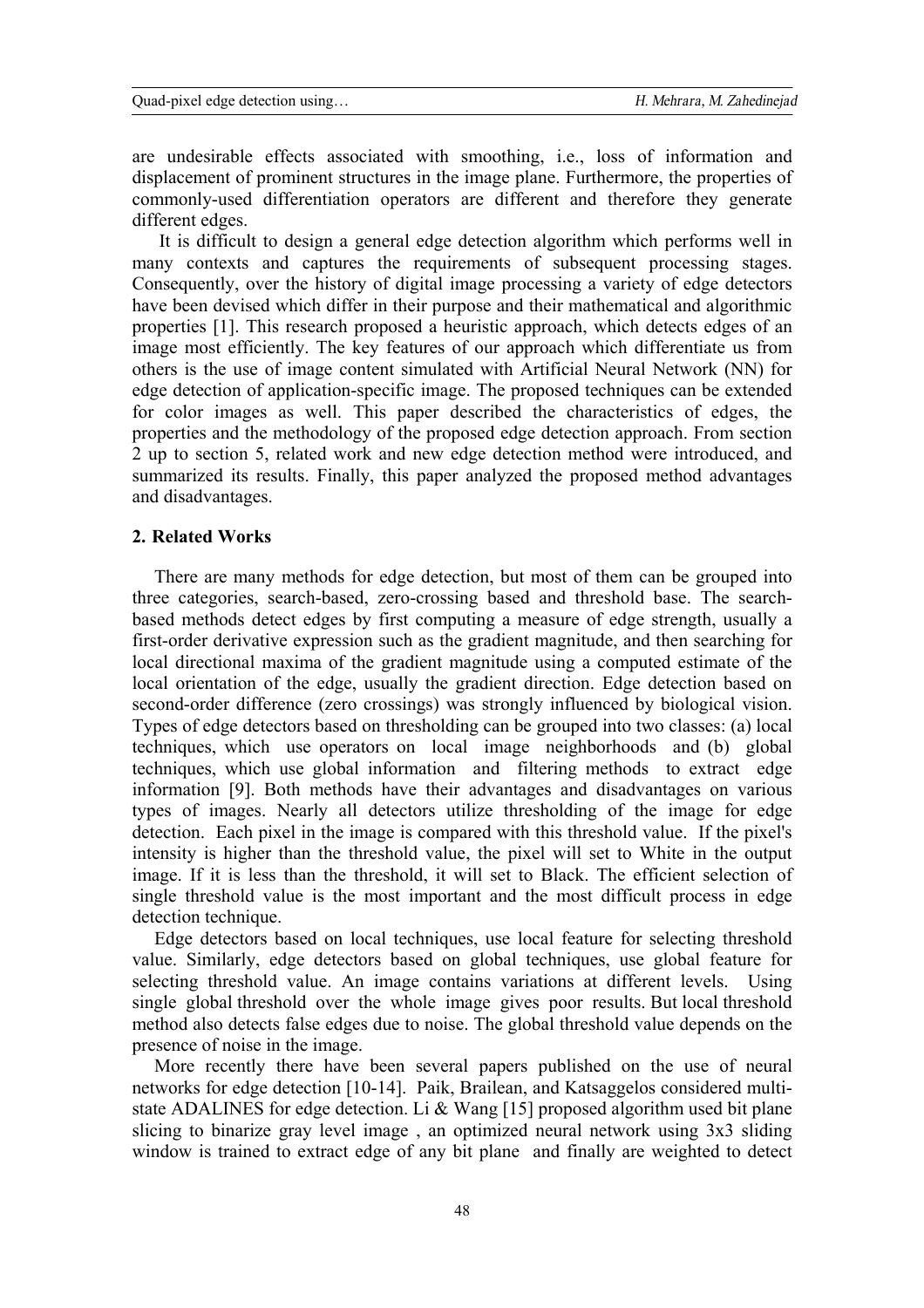edges accurately by the parallel model. Terry  $\&$  He [16,17] proposed algorithm used NN by introducing primitive and constrained pattern of each edge map to train the network ,also Basturk [18] exert cellular NN for this purpose.

### **3. The Proposed Method**

 Neural networks can be a useful tool for edge detection, since a neural network edge detector is a nonlinear filter. An edge-detection neural network can be trained with back propagation using relatively few training patterns. The most difficult part of any neural network training problem is defining the proper training set. A simple method is recommended for the edge detection training problem. In the subsections the fundamental and implementation of this new method by NN was described.

### *A. Identify the Neural Network Algorithm*

The suggested algorithm was shown in Figure 1 to detect edges in a grey level image, Firstly, the image was binarized by modified Otsu's method threshold value. Researchers have proposed a number of techniques to improve selecting thresholds or to provide some criteria for optimal decisions for threshold selection. No local threshold will solve this problem [19-22].Otsu [23] suggested minimized group variances for the probable distribution of gray value as optimal criteria. Different from Otsu's suggestion, Kittler and Illingworth [23] used a mixture of two Gaussian distributions, by adjusting the proportions of two distribution, to approximate histograms. As shown in Figure 8, some thresholding methods (e.g. mean value, median value…) contain so much detail that computer vision recognizer doesn't require them and sometimes make identifying error.

Best threshold value which conclude better output image is Otsu's method empirically. Base on histogram, Otsu selects single gray level (index) for clipping intensity but this method loses some detail in up and down of this level. In modified Otsu , gray level under the index stretched by scaled gamma function above it and above the index stretched down Figure 2. This will reduce the contrast in an image, but shrieked histogram is capable to reconstruct eliminated pixels under and above index. By applying slope of the line used to modify the gray levels within the specified range, image evolved. The slope may be positive, negative, or zero which negative and zero slope will cause all values in the given range mapped to the same gray level value. Finally binary image will be produced.

Binary image disintegrates in 2x2 windows and generates a set of image pattern and then edge patterns were classified in binary images into 16 categories, as shown in Figure 3a and the neural network on these patterns was trained. In Figure 3, the blank elements in each 2x2 window indicate white (pixels va1ue :1s) in binary images, whereas the dark elements indicate black (pixels value: 0s). To extract edges from a binary image, the four pixel (quad-pixel) window was used in output pattern that keep all pattern except black-black-black-black (binary code: 0000) and white-white-whitewhite (1111). These patterns do not include intensity variation and aren't edge points and neural network returning white-white-white-white (Whitewash) for both. The noisy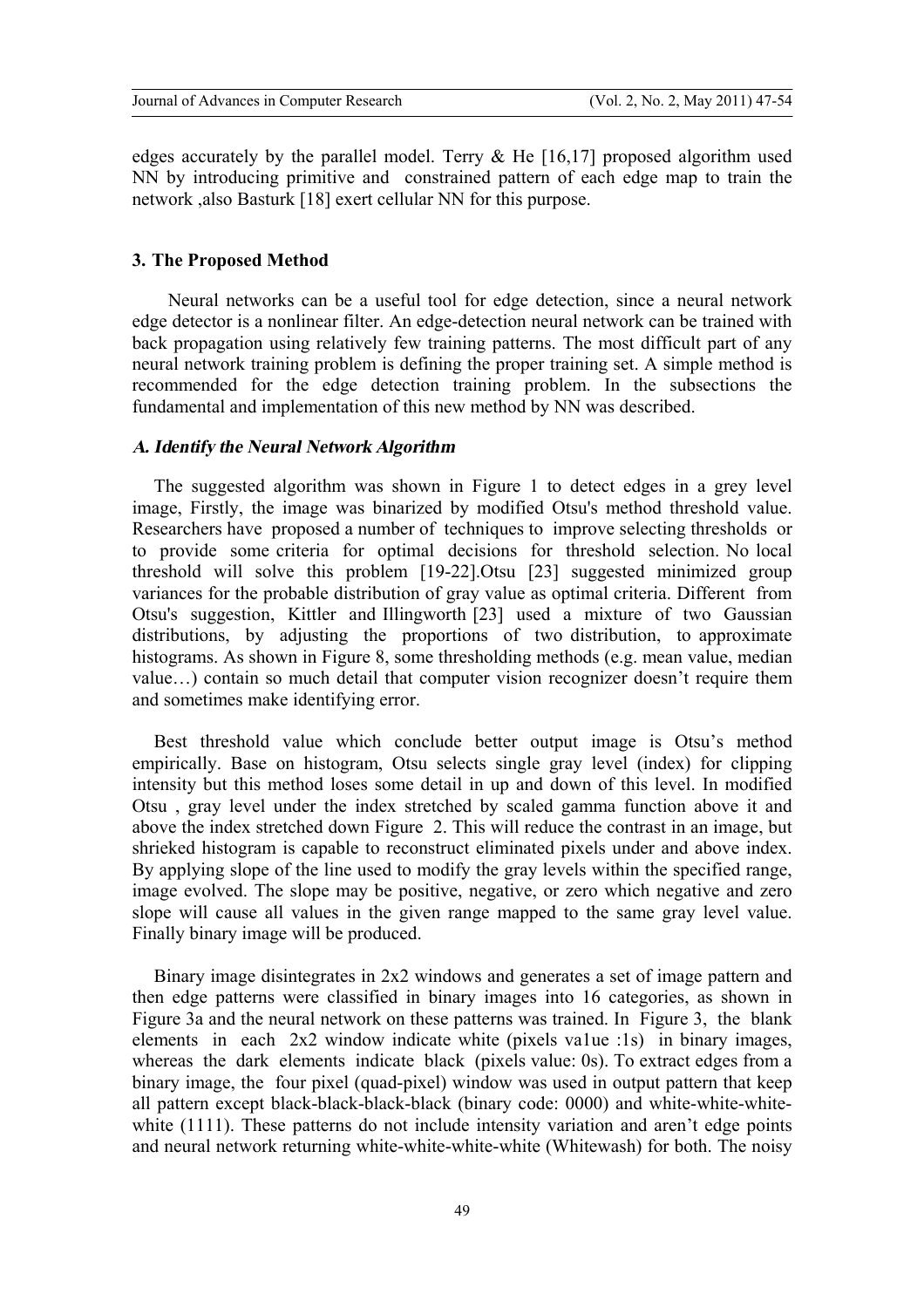#### Quad-pixel edge detection using… *H. Mehrara, M. Zahedinejad*

patterns can also be reduced by Whitewash. Noisy patterns contain one black pixel, replaced by Whitewash (see Table. 1). Thinning procedure also was done by whitewashing one black pixel of (1000), (0100), (0010), (0001) that makes these patterns diagonal. In Figure 3b output patterns represented. After the network is trained, it can recognize the input pattern as the most similar pattern in the edge pattern bank.





*Figure 1.Proposed algorithm* 

*Figure 2. Histogram shrinks bya constant* 



*Figure 3.All possible type of input patterns andoutput of neural network* 

### *B. Designed Neural Network*

The selection of images for the algorithm has some special characteristics because binary images are the input to our algorithm. Log-sigmoid function was used so that output extreme from a network node are 0/1. Training can be accomplished by preparing a dataset in the following manner: Take an image object to be learned and slide it from point to point across all locations of a window which will be the input window to the pattern detection network. 2x2 windows were used because all other windows reduce detail and include more training set (2 Window Size) but this is efficiently simple and accurate. In the system pixel values range from 0 to 1, usually 0 represents black on the display, at every pixel location. If the detection window is  $2x2$ pixels to be learned with overlapping, then there will be 2 (2x2) patterns to train on.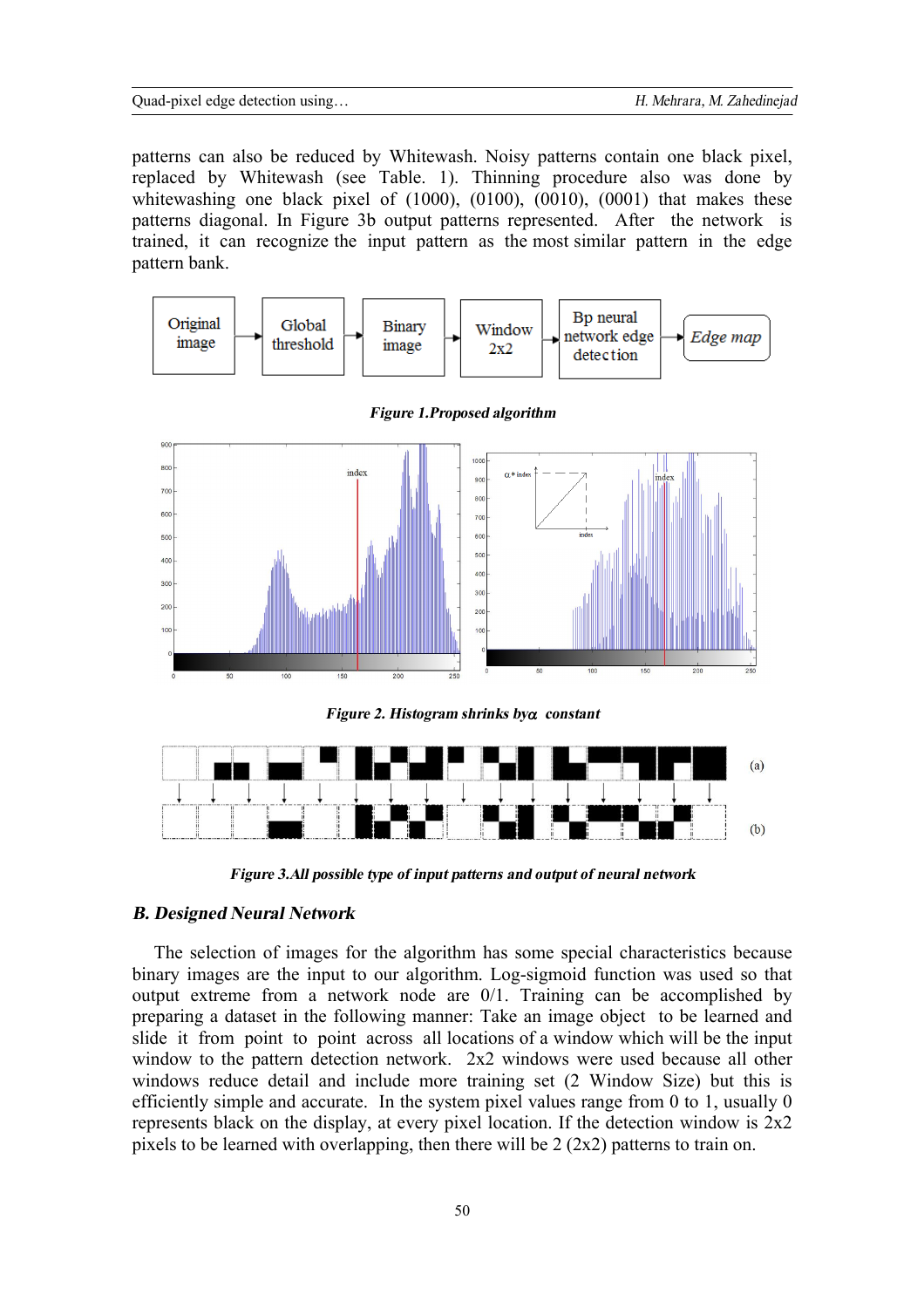As neural networks go this is a small training sample, so training is easy. The network structure for this example could be 4xHx4 (4 inputs, H hidden and 4 outputs). In experiment H can be equal to 12. Training will converge in less than 6 epoch using Levenberg-Marquardt back propagation (more memory efficient) or in 1.1537 second than a minute by using conjugate gradient with momentum and adaptive learning rate function minimization. The network was trained on 16 pre-defined edge patterns as in Figure 4, input layer represented sliding window elements and those which capitalize, demonstrated output layer. All training were done by use of error back propagation learning rule with a learning rate  $\eta$  and a momentum  $\mu$  (in the experiment  $\eta = 0.01$ and  $\mu = 0.9$ . It was evidently observed that the application of momentum can effectively prevent the training progress from local minima, although the selection of the momentum value was a trial and error procedure. When the whole binary image was scanned by the four window pixels, the edges pattern would be obtained. Note that the image was processed four pixels by four pixels, and the windows were not overlapped i.e. for covering all pixels this process was used 4 times; initially the start position was  $(x_1y_1, x_2y_2, x_1y_2, x_2y_2)$  that all obtained images finally were multiplied pixel-by-pixel. This reduced the computation time dynamically. It was also noticed that the two margin rows and two margin columns around the image cannot be processed and a kind of padding required. But, in practice, the effect of margin pixels on the whole image can be ignored.



*Figure 4. Input pattern and proposed neural network* 

| <b>Decimal</b> code | Input pattern |          |          |          | <b>Detected as</b> | <b>Output</b> pattern |          |          |          |
|---------------------|---------------|----------|----------|----------|--------------------|-----------------------|----------|----------|----------|
|                     | 0             | 0        |          | $\theta$ | None edge          |                       |          |          |          |
|                     |               | 0        | $\Omega$ |          | Corner edge        |                       |          | $\Omega$ |          |
|                     | 0             | 0        |          | $\theta$ | Corner edge        | 0                     |          |          | $\Omega$ |
|                     |               | $\theta$ |          |          | Horizontal edge    | 0                     |          |          |          |
|                     |               |          | $\Omega$ | 0        | Corner edge        | 0                     |          |          | 0        |
| n                   |               |          | $\Omega$ |          | Parallel edge      | 0                     |          | $\theta$ |          |
|                     |               |          |          | 0        | Diagonal edge      | 0                     |          |          | 0        |
|                     |               |          |          |          | Pseudo noise       |                       |          |          |          |
| 9                   |               | 0        | $\Omega$ | 0        | Corner edge        |                       |          | $\Omega$ |          |
| 10                  |               | 0        | $\Omega$ |          | Diagonal edge      |                       | $\Omega$ | $\theta$ |          |
| 11                  |               | 0        |          | 0        | Parallel edge      |                       | $\Omega$ |          | $\theta$ |
| 12                  |               | 0        |          |          | Pseudo noise       |                       |          |          |          |
| 13                  |               |          | $\Omega$ | 0        | Horizontal edge    |                       |          | $\Omega$ | $\theta$ |
| 14                  |               |          | 0        |          | Pseudo noise       |                       |          |          |          |
| 15                  |               |          |          | 0        | Pseudo noise       |                       |          |          |          |
| 16                  |               |          |          |          | None edge          |                       |          |          |          |

*Table 1. Proposed neural networkand input pattern*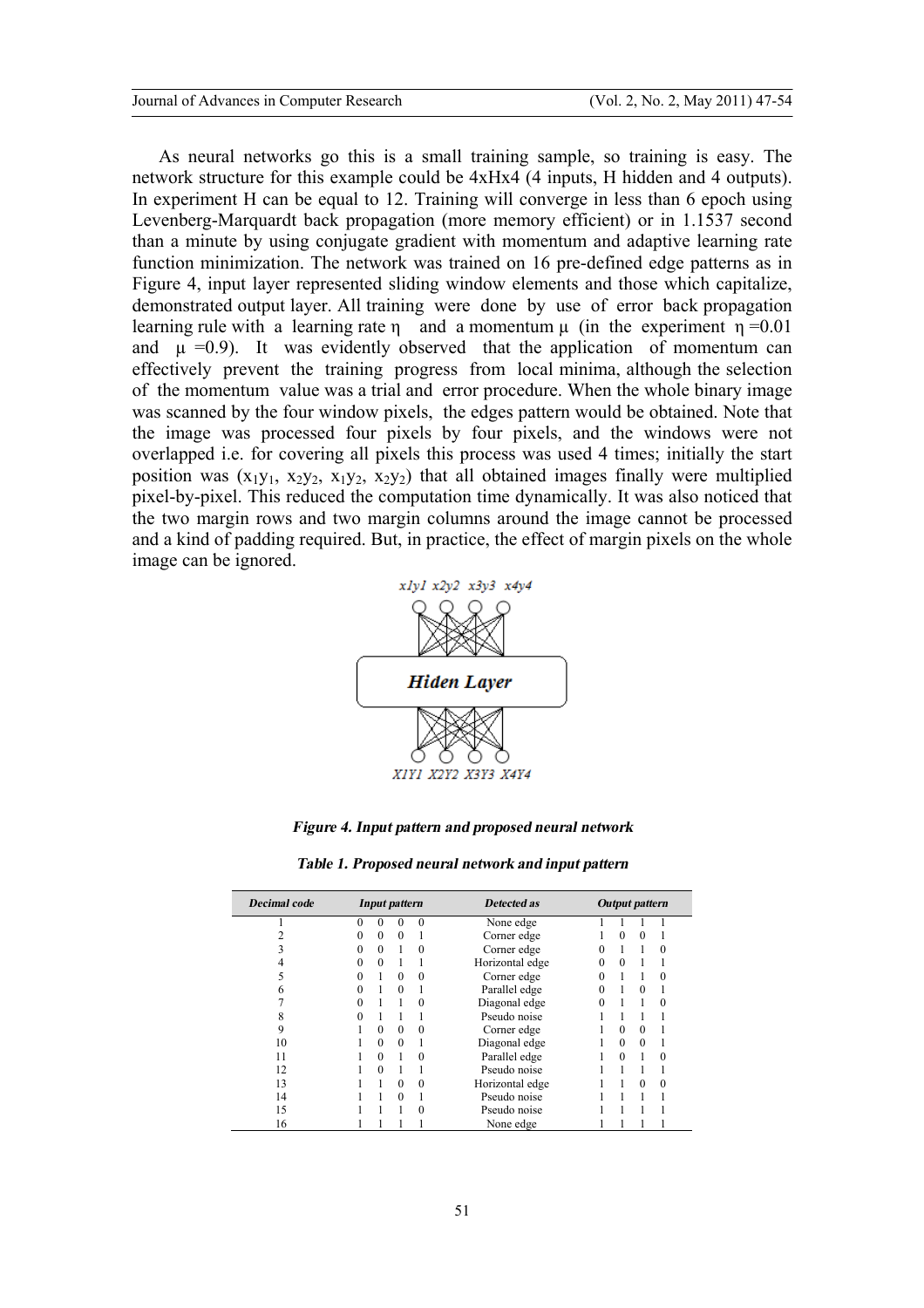### **4. Results and Discussions**

performance of proposed method is compared with Canny, Roberts, Prewitt and Sobel method. The following detections executed on Matlab and Figure 5, 6 and 7 showed that proposed method had good output performance. Roberts's operator has bad continuity proposed method had good output performance. Roberts's operator has bad continuity<br>on the contour of the images. Canny operator has distortion on the contour of the image. Sobel operator has better performance, but the some image part is incomplete. The experiment has been executed on an Intel core2 Duo 2.5GHz processor and 3GB RAM computers. The detection results showed that all the well-known Canny, Roberts, Prewitt and Sobel edges have somewhat distortion on the binary image; while the new Prewitt and Sobel edges have somewhat distortion on the binary image; while the new method had better visual performance such as the detail of the characters. The use of the NN algorithm was demonstrated by showing the effects of the parameters. increasing  $\alpha$ , details of hidden objects extend and by decreasing  $\alpha$  to zero and under zero, basic Otsu thresholding returned. This also demonstrates the importance of selecting  $\alpha$  correctly. If  $\alpha$ In this section, the proposed method is applied to some representative images. The In this section, the proposed method is applied to some representative images. The formance of proposed method is compared with Canny, Roberts, Prewitt and Sobel thod. The following detections executed on Matlab and Figure , details of hidden objects extend and by decreasing  $\alpha$  to zero and Otsu thresholding returned. This also demonstrates the important orrectly. If  $\alpha$  is set too high, then the important image edges are lost. By



*Figure 5. Edge map: Cameraman image, canny edge, Sobel edge, Roberts'<sup>s</sup> edge, Perwit edge, new detector*



*Figure 6. Edge map: Original image, canny edge, Sobel edge, Roberts'<sup>s</sup> edge, Perwit edge, new detector*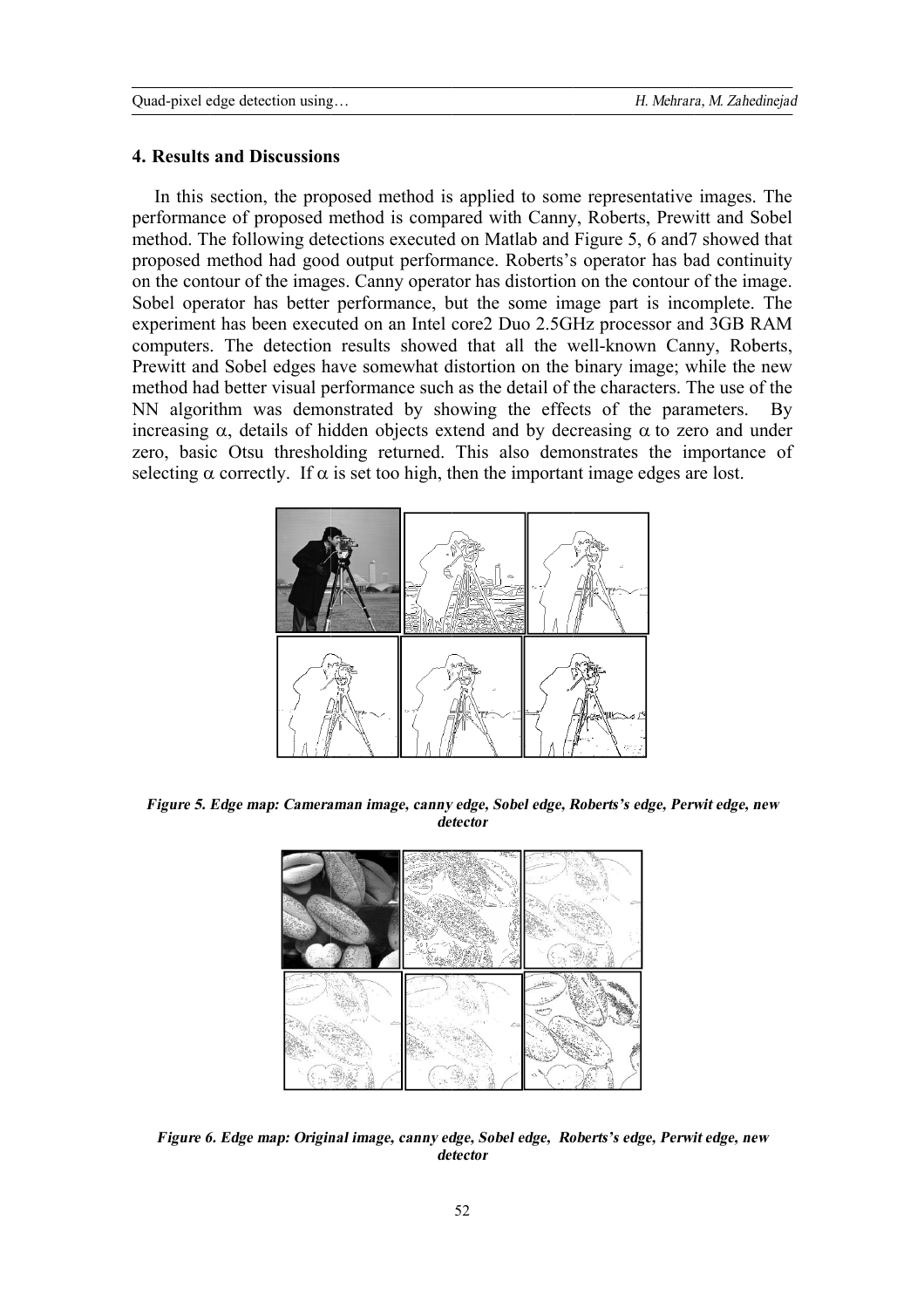

*7. Original image, canny edge, Sobel edge, new detector edge, Sobel*



*Figure 8. Binary image: Global threshold (128), Median 3x3 thresholds, Mean 3x3 thresholds, Otsu's method*

## **5. Conclusion**

In this paper, a novel edge detection approach was described. A number of experiments were conducted and the results showed that the designed neural network simply converging because of small training sets. The proposed approach was superior to traditional edge detection operators as it solved the problem of difficult convergence if the BP neural network was used directly for edge detection of gray image because a huge training sample set was needed. To obtain better edge detection, cautiously selecting of threshold value for binarizing the grey le huge training sample set was needed. To obtain better edge detection, cautiously selecting of threshold value for binarizing the grey level was recommend. The future work concentrates on local thresholding to make important details obvious. In this paper, a novel edge detection approach was described. A number of